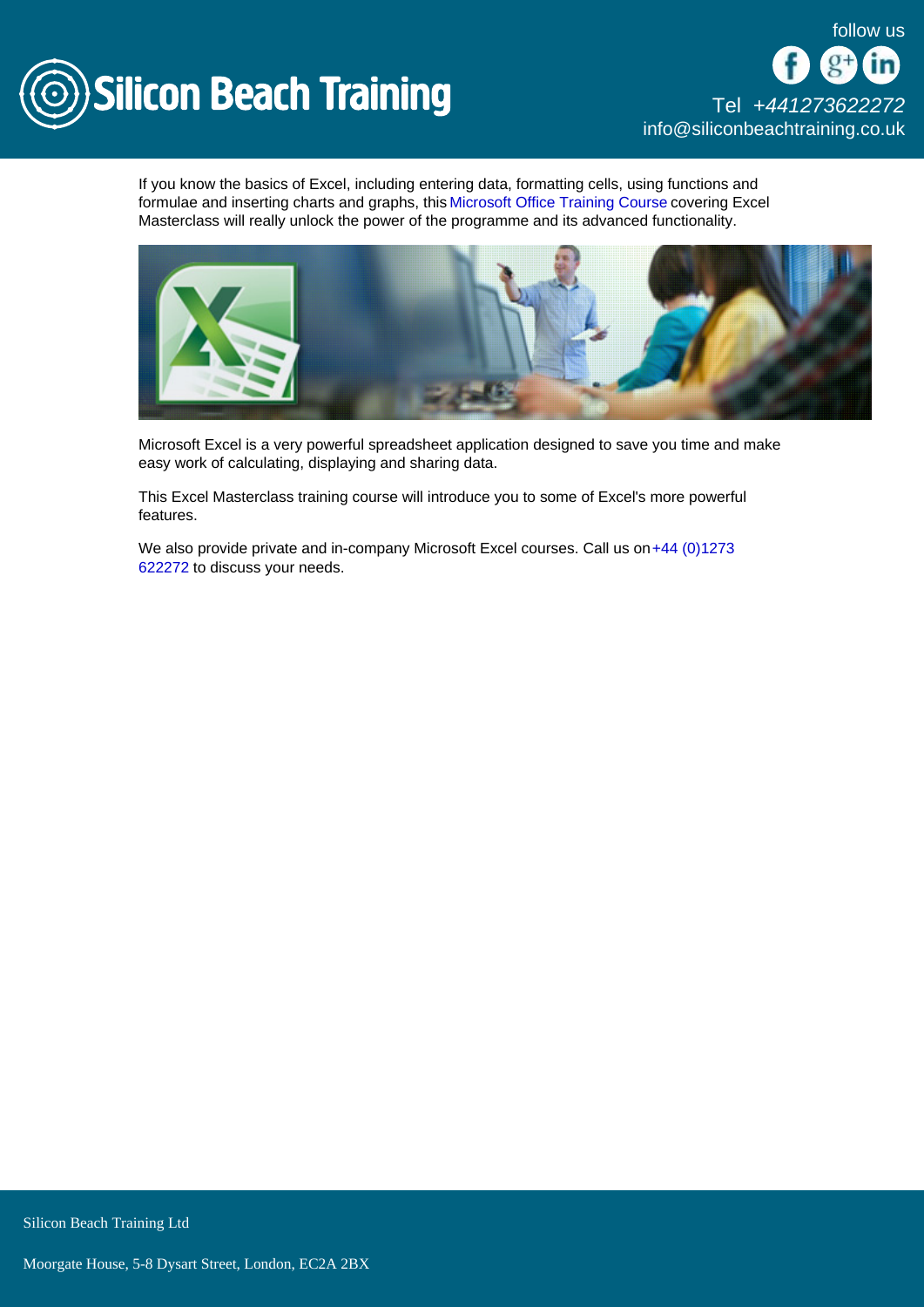

[Tel +44](tel:+441273622272)1273622272 [info@siliconbeachtraining.co.uk](/var/www/html/siliconbeachtraining.co.uk/public/mailTo:info@siliconbeachtraining.co.uk)



Excel Training

Silicon Beach Training Ltd

Moorgate House, 5-8 Dysart Street, London, EC2A 2BX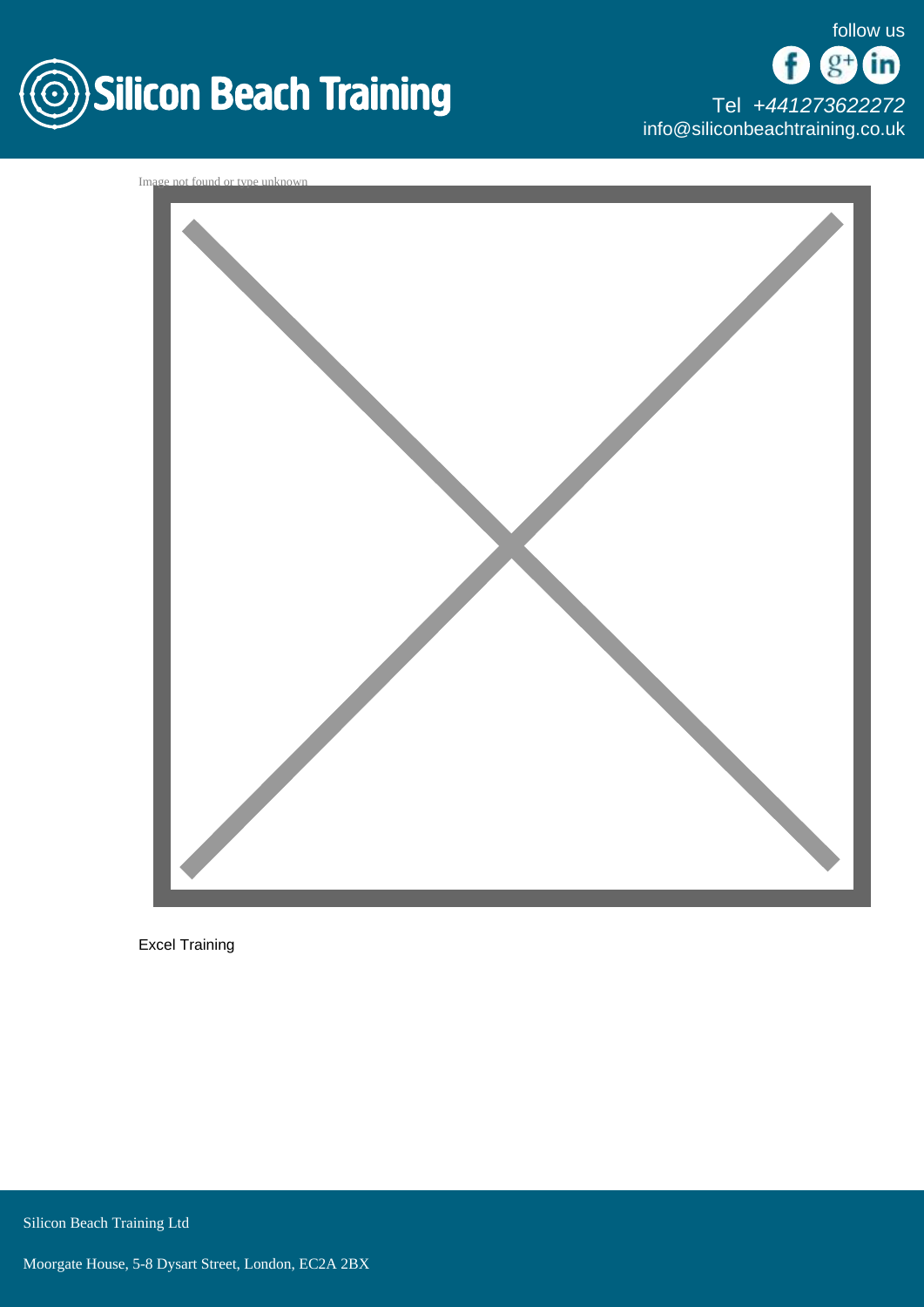

# **Prerequisites**

There are no prerequisites.

# Course Objectives

After attending our Excel Masterclass training course you will be able to:

- Use the advanced features of Excel
- Create advanced charts and tables
- Use advanced functions and calculations

## Fundamentals of Microsoft Excel

- Overview of Microsoft Excel
- Getting started with Excel
- Interface of Excel
- Workbook Screen of Excel
- Working with Ribbon
- Getting familiar with the backstage view
- Introduction to Shortcut menus and dialogue boxes
- Introduction to Quick Access toolbar
- How to add commands to the QAT?
- Getting familiar with Status bar

## Entering Data into Worksheets

- Entering Text
- Editing Text
- Undoing changes
- Excel data entry helps
- Entering numbers
- Entering dates
- entering symbols

#### Introduction to Sorting Data

- Overview of lists
- Alphabetical sorting, numerical sorting
- Sorting multiple columns
- Sorting numbered lists

Silicon Beach Training Ltd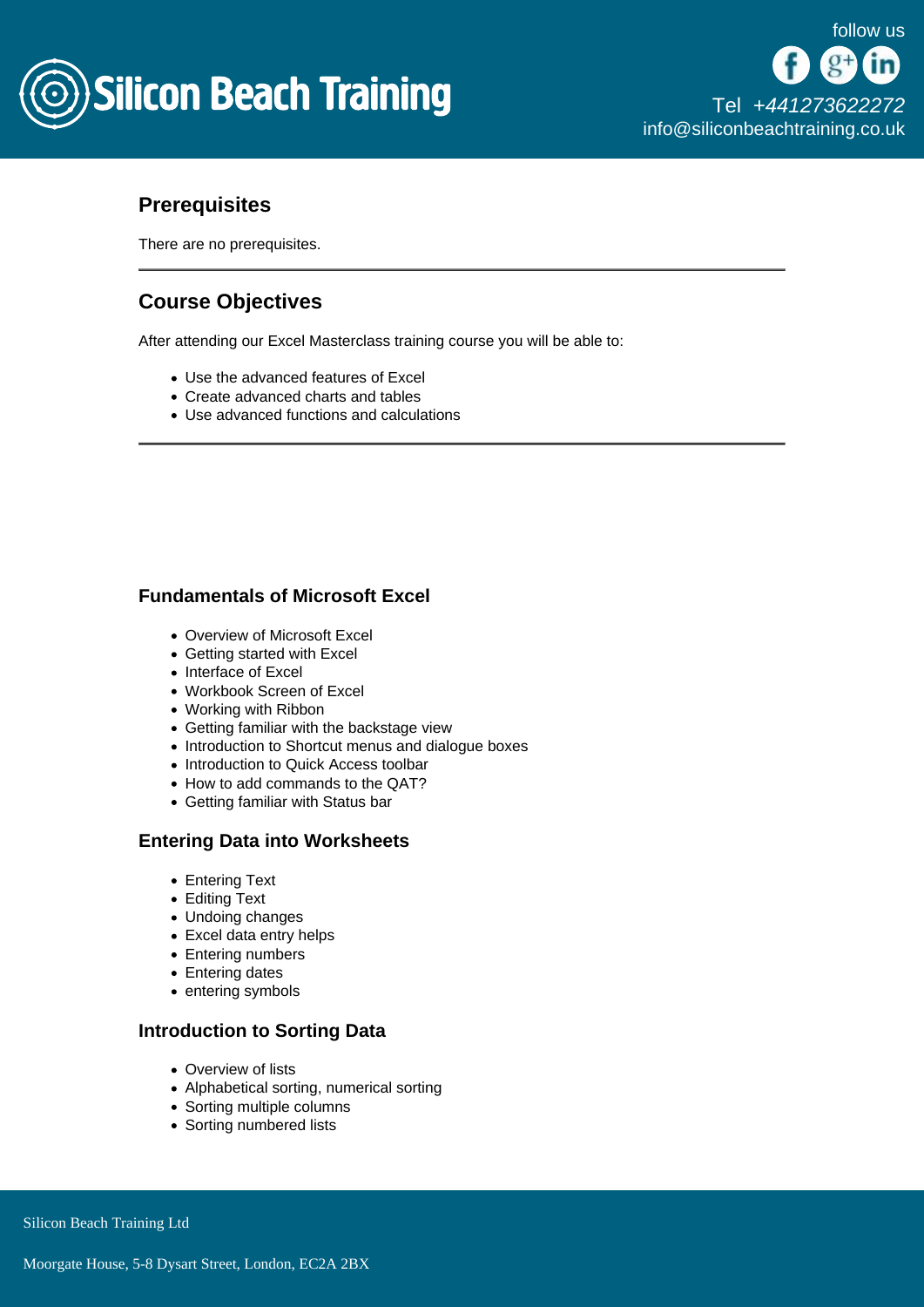# **Silicon Beach Training**

[Tel +44](tel:+441273622272)1273622272 [info@siliconbeachtraining.co.uk](/var/www/html/siliconbeachtraining.co.uk/public/mailTo:info@siliconbeachtraining.co.uk)

- Overview of filters
	- Applying filters
	- Using filters
	- Building compound filters
	- Building custom filters
- Using wildcards

## Introduction to Tables

- Creating, inserting, deleting the table
- How to remove duplicates?
- How to modify table?
- Sorting and filtering data
- How to add and remove columns of the table?
- Naming and resizing tables
- Overview of table styles
- How to delete a table?

## Introduction to Conditional Formatting

- Overview of Conditional Formatting
- Highlighting the cells containing:
	- Values
	- Text
	- Duplicate values
- Using data bars, colour scales, icon sets and more
- Building custom rules
- The conditional formatting rules manager

## The Fill Handle

- Fundamentals of the Fill Handle
- Using Fill Series
- Custom Fill Series

#### Introduction to Functions and Formulas

- Overview of functions and formulas in Excel
- Working with Names and Ranges
- Overview of Array Formulas
- Error messages

#### Introduction to Pivot Tables

- How to create a Pivot table from Excel data list?
- Working with data fields
- How to refresh or change data source?
- Filter Pivot Table:
	- Using Slicers
	- Using Timelines
- How to create and modify PivotChart

Silicon Beach Training Ltd